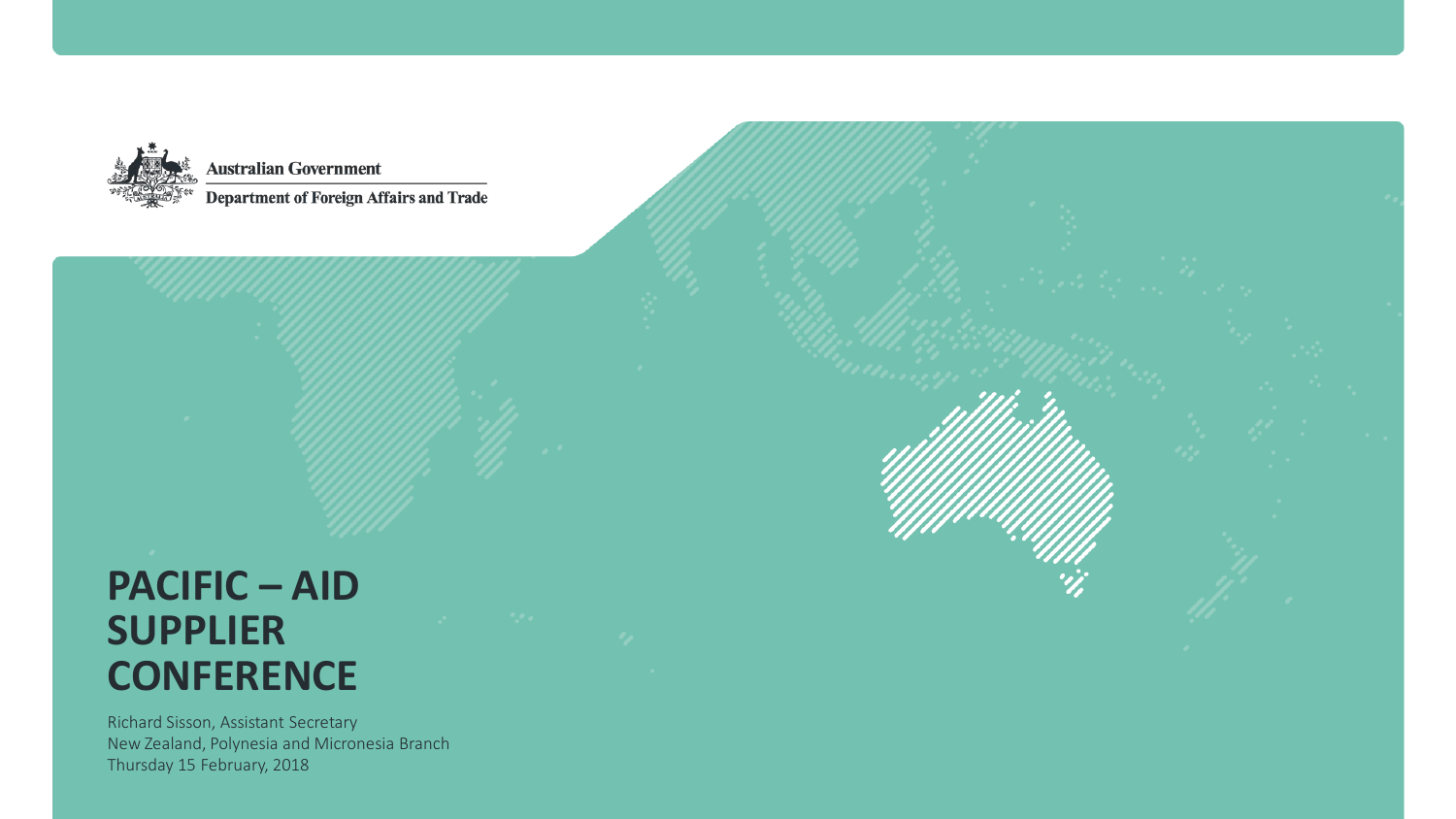### **2017 FOREIGN POLICY WHITE PAPER AND AUSTRALIA'S STEPPED-UP ENGAGEMENT IN THE PACIFIC**

Australia's support for a more resilient Pacific is one of five key foreign policy objectives identified in the 2017 Foreign Policy White Paper

Australia's stepped up engagement in the Pacific is based on:

- promoting economic cooperation and integration;
- tackling security challenges;
- strengthening people-to-people links, skills and leadership; and
- strengthening the capacity of the Pacific to respond to climate change and disasters.

Pacific - Aid Suppliers Conference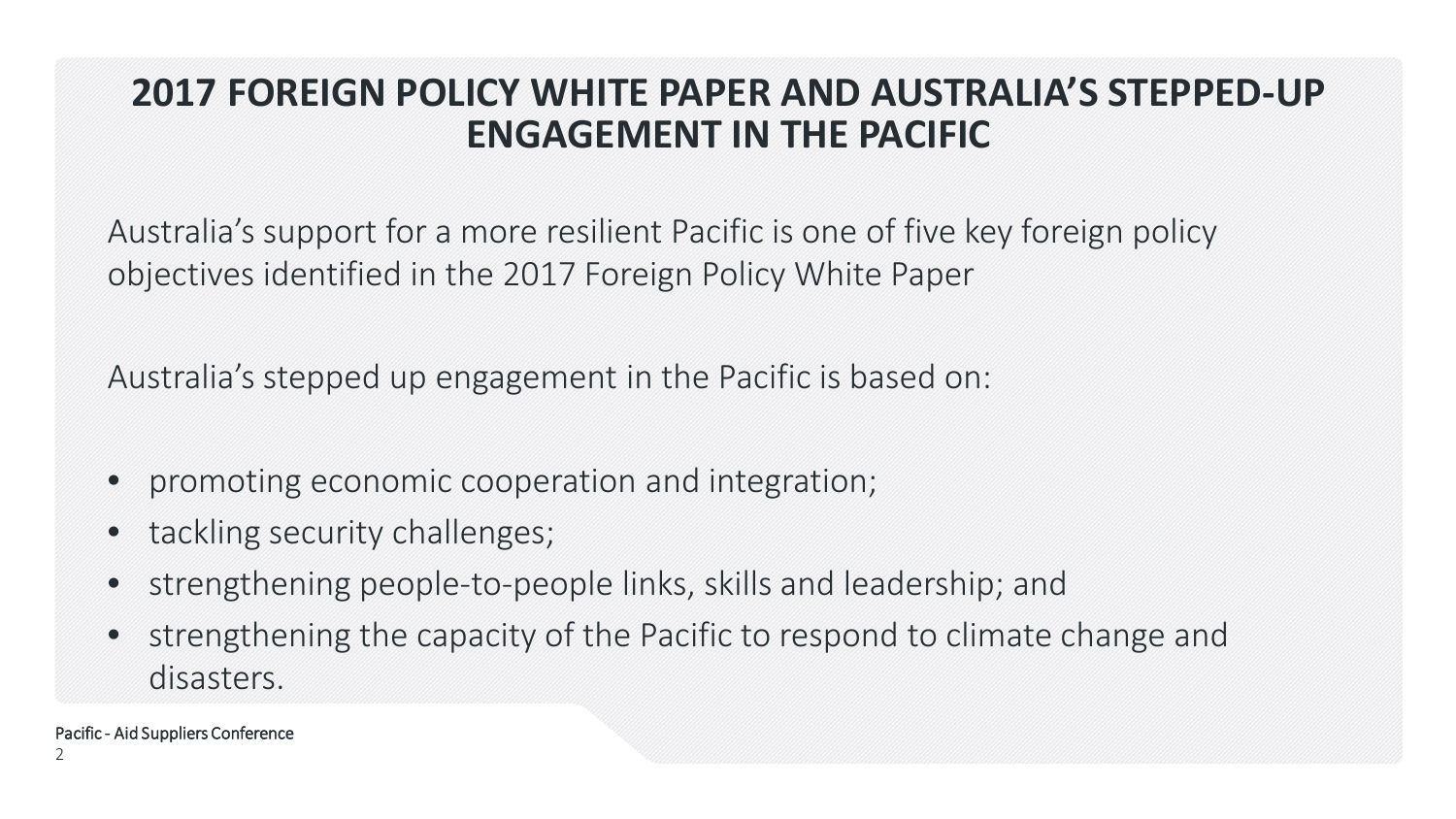# **PACIFIC LABOUR FACILITY**

- Approximate value of AUD50 million over five years from 1 July 2018.
- Expressions of interest for PLF Managing Contractors closed in November 2017.
- Request for Tender will be sent to shortlisted companies in the coming months.
- We are looking to have the contract signed and the mobilisation of the PLF Managing Contractor completed later this year.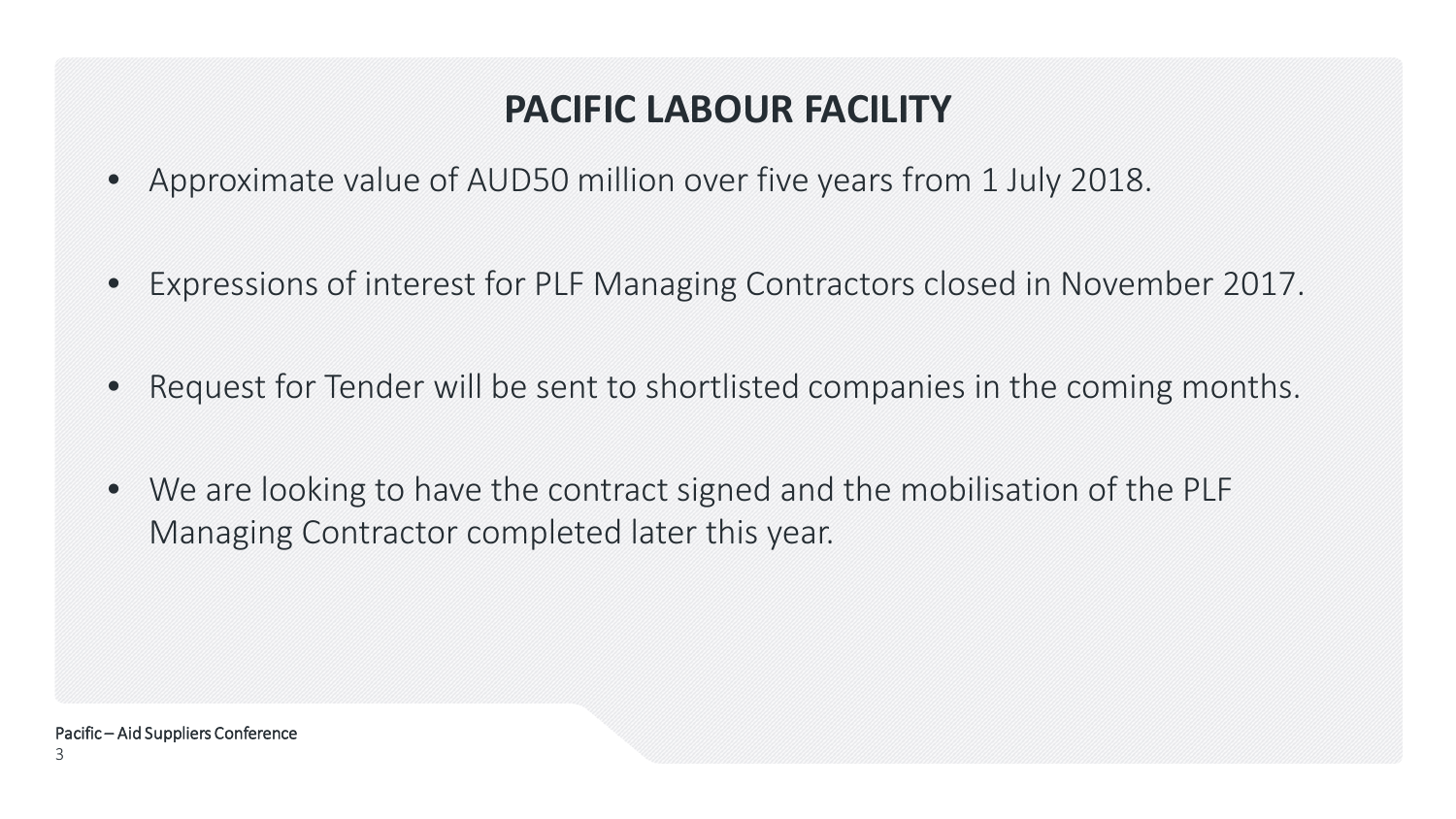# **VANUATU**

### Roads for Development Phase Two

Approximate value: AUD35 million over five years (Sept 2018-Sept 2023)

Later in 2018:

- Vanuatu Health Sector Support Program
- Vanuatu Education Support Program Phase Two

Pacific – Aid Suppliers Conference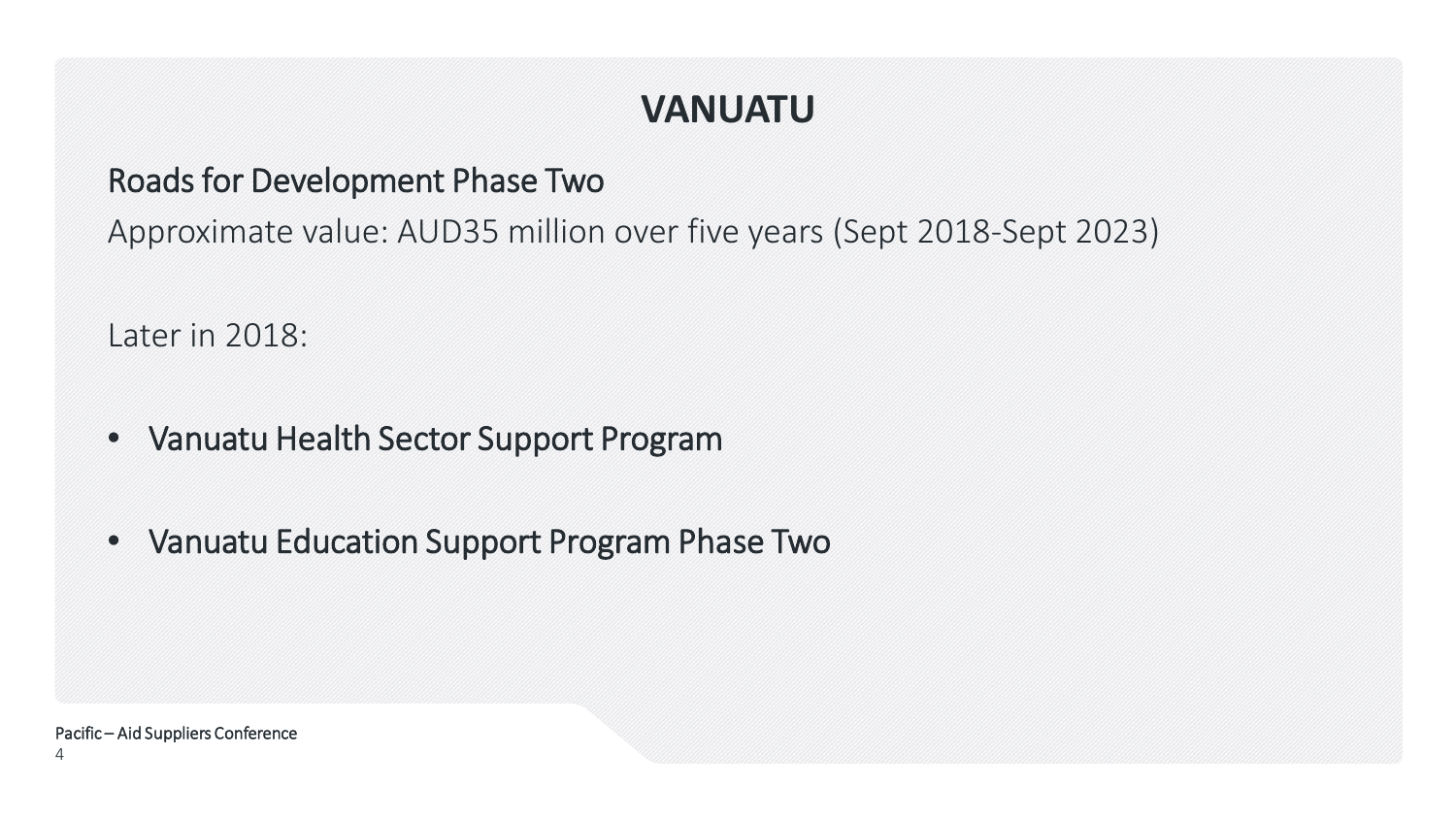# **NAURU**

- Nauru Health Improvement Project
- Nauru Sustainable and Climate-Resilient Connectivity Project (led by the Asian Development Bank)
	- Approximate value: AUD85 million over three years (June 2018-June 2021)

Pacific – Aid Suppliers Conference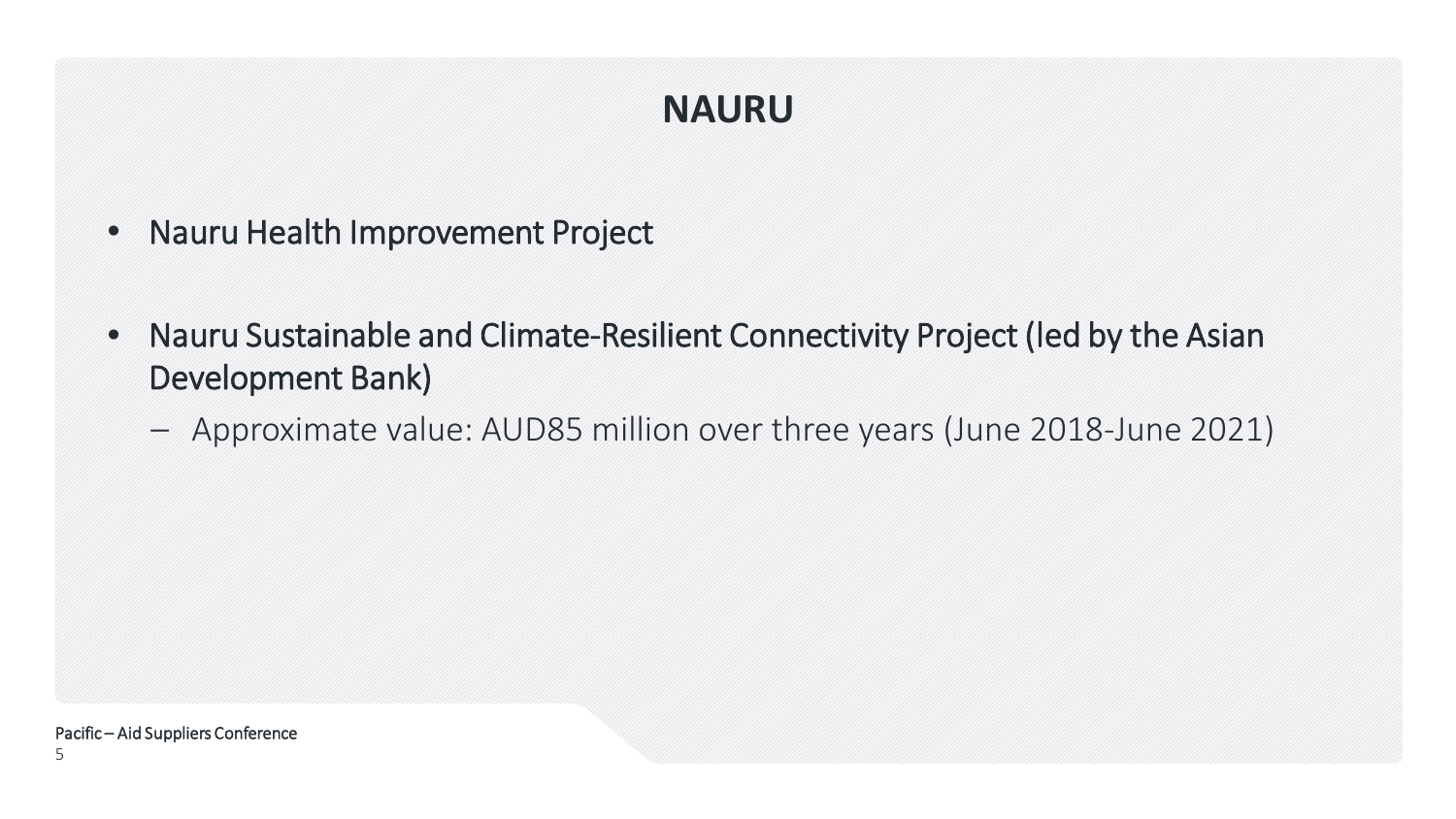### **FURTHER INFORMATION**

[http://dfat.gov.au/about-us/business-opportunities/tenders/Pages/business](http://dfat.gov.au/about-us/business-opportunities/tenders/Pages/business-notifications.aspx)notifications.aspx

<https://www.tenders.gov.au/>

Pacific – Aid Suppliers Conference